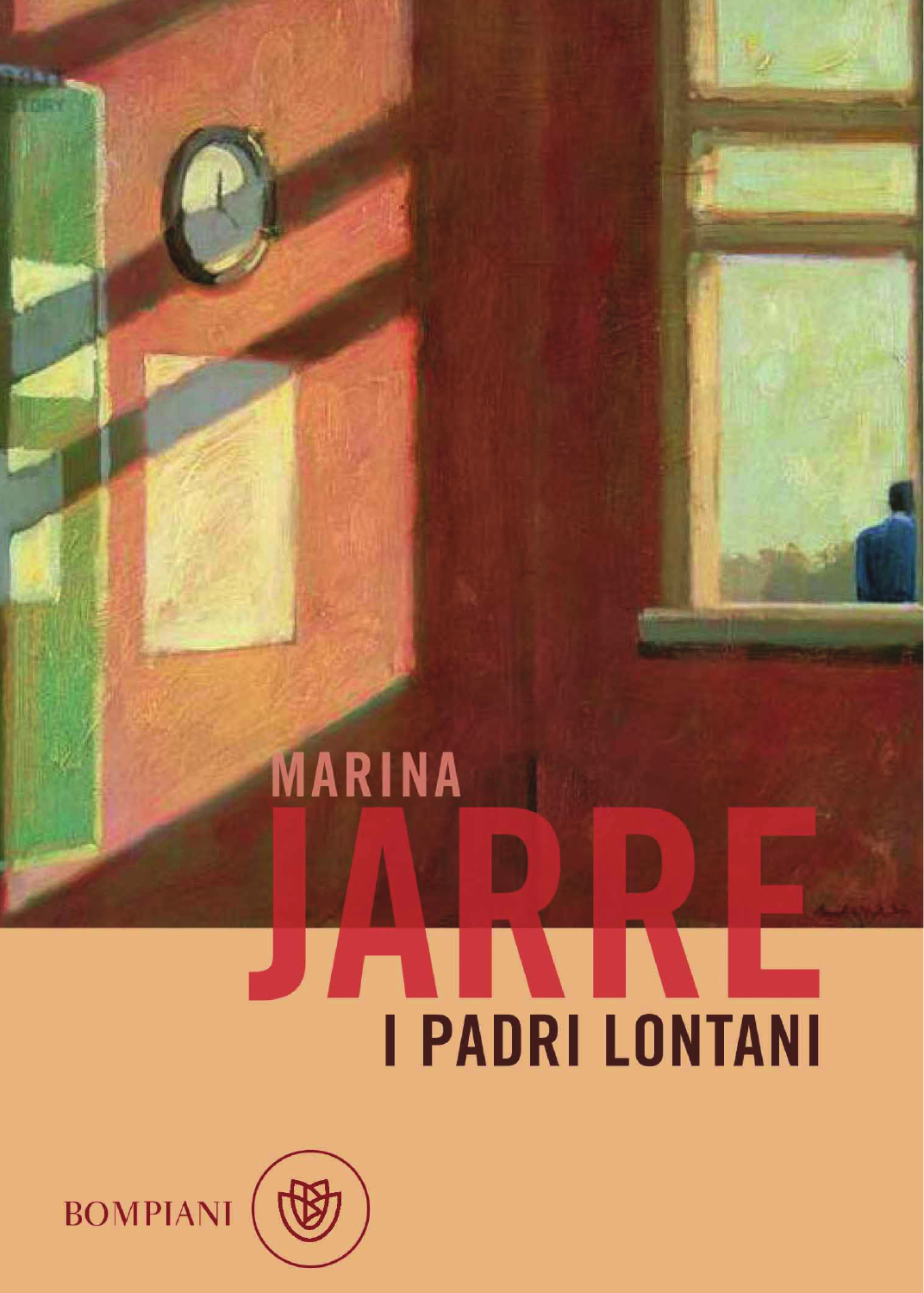

# MARINA JARRE OUR DISTANT FATHERS

translated from the Italian by Julia MacGibbon

**SAMPLE COPY**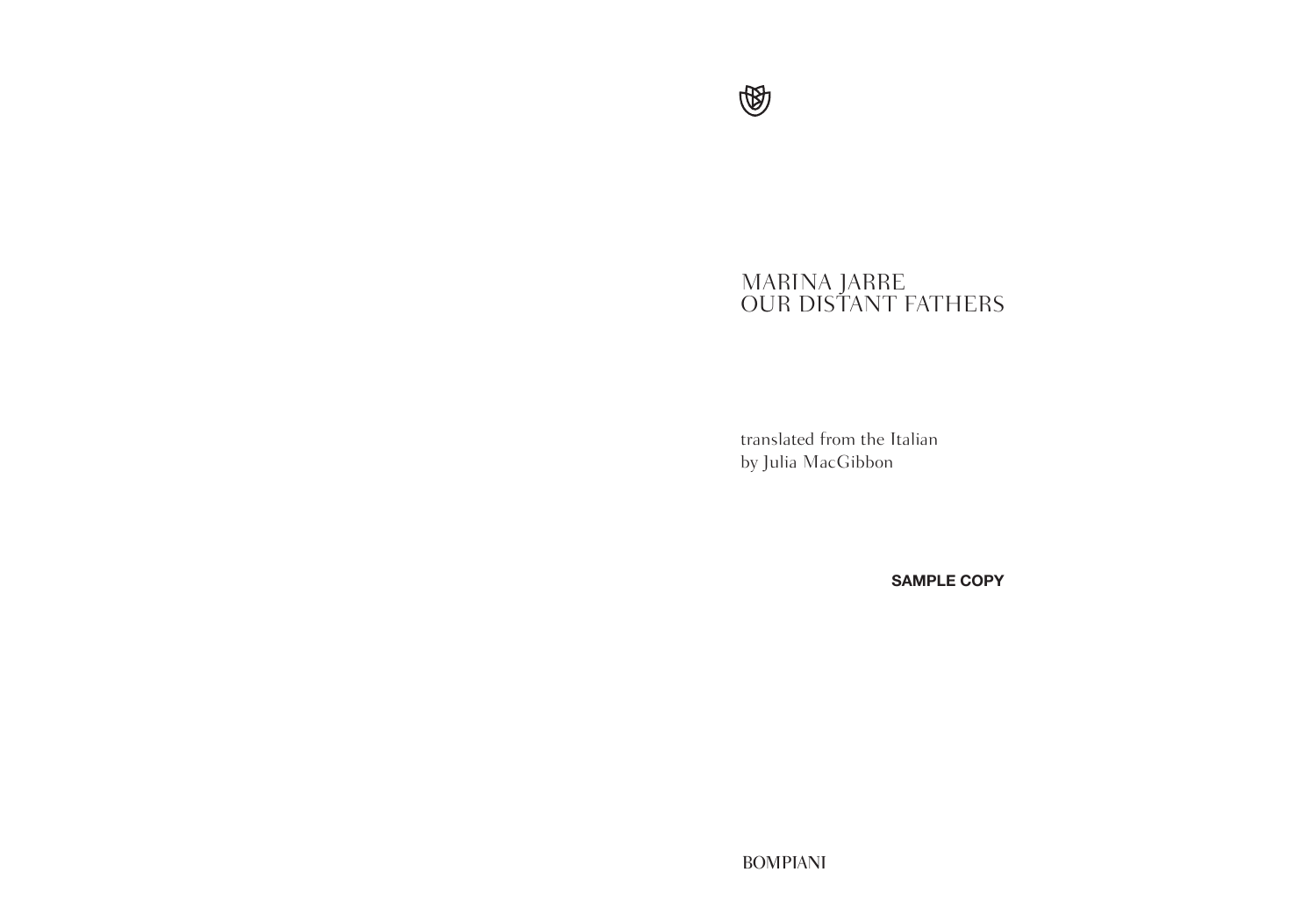#### THE CIRCLE OF LIGHT

## *To my sister, Sisi*

Some days the sky over Turin is immense. On sultry summer days when heat blankets the horizon from morning onwards and to one side it screens the hills and to the other it screens the mountains. At sunrise the trees rustle in great leafy ripples, in a slow unbroken movement which expands across the city. The overhead sky is a yellowish grey, opaque and uniform, cloudless and immobile, and beneath this sky the swallows swoop and chirp. A little later, sometime around eight o'clock, the trees begin undulating more slowly, enfolding the birdsong, until their movement comes to a stop, the sky turns a violent yellow and the noise of traffic fills the streets.

I sometimes catch Gianni or some of his friends talking about the Turin of their childhood or adolescence, back when everyone used to go skating at the "Italia": this is where the footbridge over the railway was, that's where we used to walk past the brothels, or along Via Roma in the days when its colonnades still stooped over all the old shops. Turin came to a halt at the Mauriziano hospital, after which the fields began.

When they talk about that Turin, Gianni and his friends aren't remotely melancholy; there's nothing they mourn. I've heard Gianni complain only about the tracks of the number 8 tram which were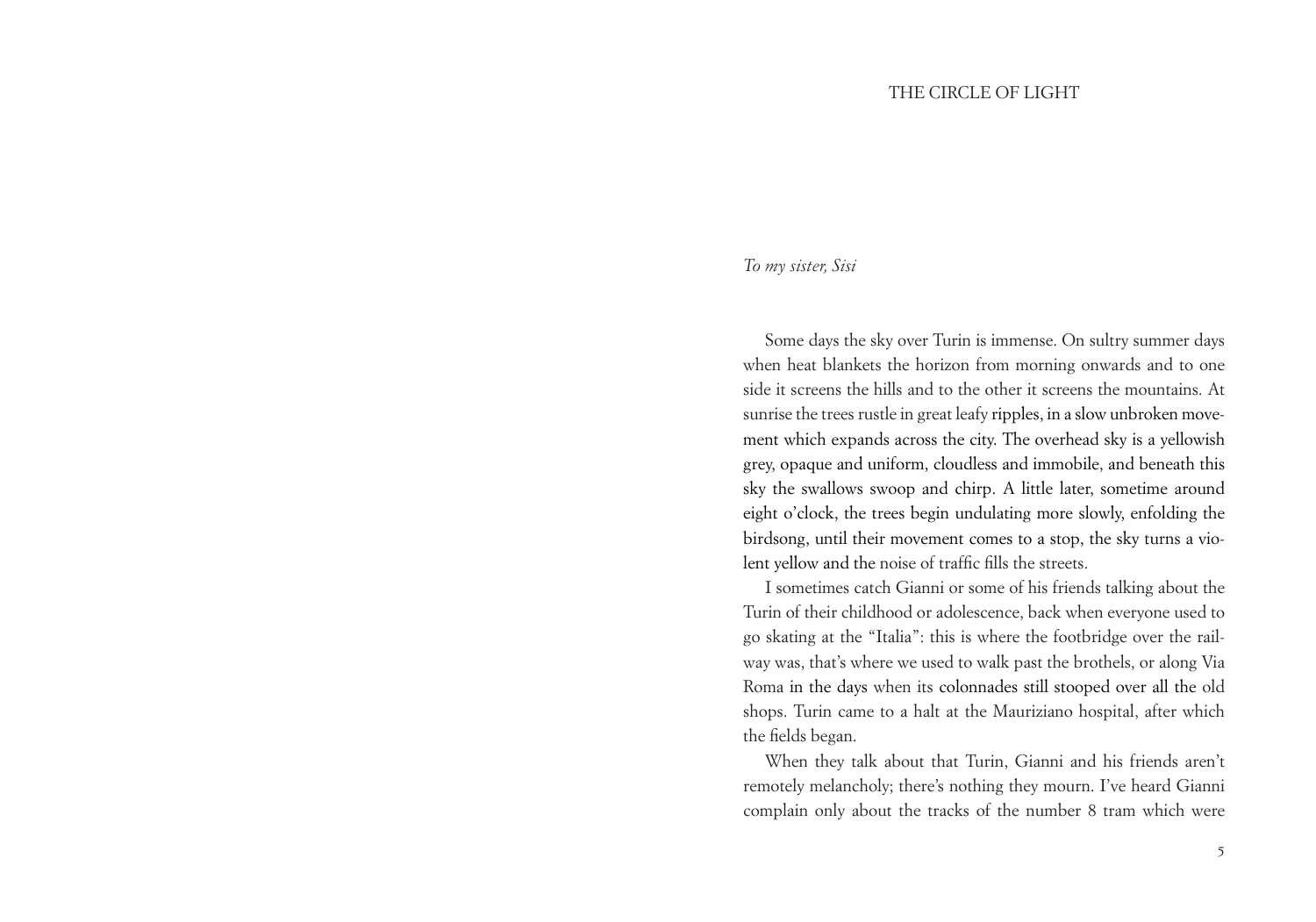ripped up a few years back. 'They'll see,' he said vindictively, 'when all the petrol runs out!' And one time, walking through the Valentino park, he also complained about the botanical gardens' gigantic araucaria tree whose severed trunk – an enormous grey ruin – still pokes out from the railings.

He talks about people, and as he talks the city contracts into a tight circle in which everyone knows everyone else.

– She had bowlegs when she was little, – he says of a woman passing by.

– You know her?

– No, but we went to primary school together; she was at the Silvio Pellico too.

He doesn't mourn the old Turin, I tell myself, because he hasn't lost it. He hasn't lost his childhood.

I often envy other people's childhoods. I even find myself suddenly envious of a baby in a pram or young pregnant women with their neat pretty bellies. The envy springs from my eternal embarrassment, the discomfort of having to ask, of being left out; and from the nostalgia that I, unlike them, feel for the old Turin they come from, those immutable babies in their prams and the slim young woman with her pretty belly.

The nostalgia which Gianni and his friends appear not to feel feeds, in fact, on the things I don't know, on the things I haven't seen, on the smells I haven't smelled, on the life of that person I haven't been.

I have lived in Turin for well over thirty years and the new city which has sprung up in a ring around the old core is one I know intimately. It has matured and aged alongside me, with its huge avenues to the south and to the west uninterruptedly lined with apartment blocks, with its new detached homes in the residential neighbourhoods up in the hills, with the eternally foggy and sparser suburbs out

towards the motorway to Milan, where petrol stations seem to dominate at street level and, above them, glittering in the night, the words on the advertising hoardings.

I spent one summer in Turin in the company of a botanical field guide. At five o'clock I would leave the house and walk the length of the enclosure surrounding the park in the centre of town, and on through the Crocetta quarter. I wandered through the municipal gardens and, as I did so, I identified the trees, comparing them with the descriptions and illustrations in the book.

The summer breeze lifted dusty scraps of litter up towards the horse chestnuts' thick canopy. In our local park a Japanese pagoda tree was in bloom, while in the little park in Via Bertoletti the Persian silk tress were losing their flowers. In the Lamamora Gardens the leaves of the Judas trees, which sometimes turn dark blue at sunset, with those storms that continually circle the city in summer, like black walls opening up and closing in, first to the north and then, moments later, to the south… The Judas trees, as I was saying, were of a pale, intense green, shot through with azure.

Looking around me – that must be a wingnut or an ailanthus – I felt brief waves of solidarity, which was vague and generalised but, in any case, regarded those who, like me, walked the streets of Turin in the summer.

As I walked through each area, street after street, along pavements dirty with dust, scraps of paper, melted ice-cream, condoms, syringes, dog mess, the street became the city, the only conceivable city, indistinguishable from all the others. And its people, and I, with them on the pavement, became entirely interchangeable.

New blocks of housing sprung up on new roads, muddy and unremittingly bare; initially fragile in their scattered isolation, then neatened up amid circles of soil with skinny trees – *Celtis australis*?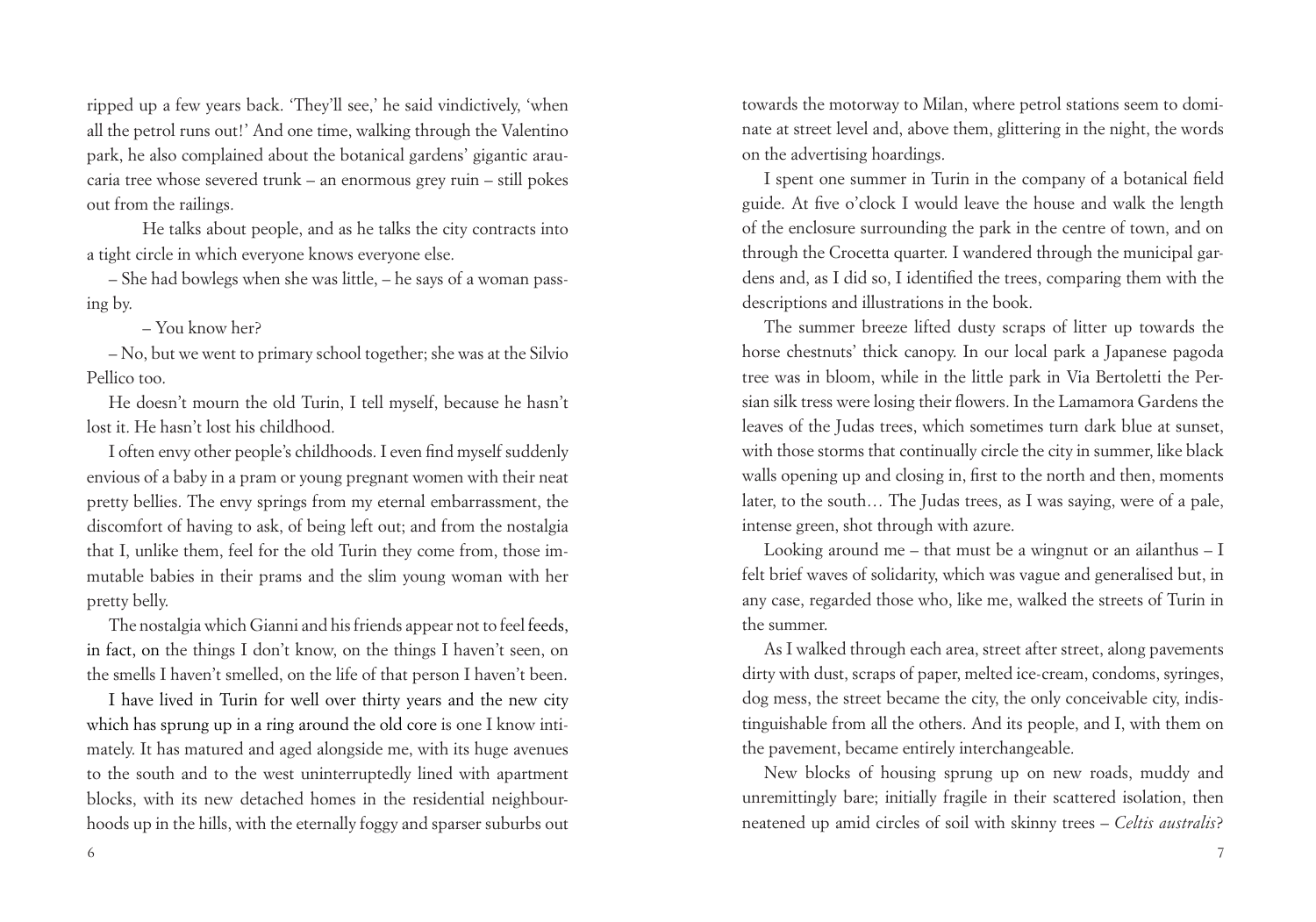– or, without warning, linear ranks of upright maples furrowing the big car park between the San Giovanni Vecchio hospital and the old stock exchange. Random changes, likely to make way for others; daring transformations effected by invisible hands overnight. The phone boxes were of questionable taste – perfect facsimiles of time machines or tele-transporters from a science-fiction film, and very obviously telephone boxes, and so proof, yet again, of the everyday necessity, of the inevitability, of migrations through time and space.

This is the nameless place, the equivalent of other places. And this is my time, equal to the time of others. I won't be fleeing again. As a little girl I often fantasised about running away from home. Italy was the country I wanted to escape to. Italy, my mother's homeland, where it was always warm and we stayed out in the garden for hours on end. And what did it matter that my summer holidays were accompanied by diarrhoea, brought on by too much fruit picked unripe from the tree.

My sister and I were born in Riga.

A photo of my five-year-old self, hair pulled back into two thick bunches either side of a tiny face, dressed in the pretty little corduroy dress chosen, like all the others, by my mother, with the thin indoors pinafore on top. I'm standing beside the doll's house, with one hand on its flat roof, holding down my baby doll, Willi. Next to the cage that belonged to Pippo the canary. I'm half smiling a soft, stubborn smile and looking into the distance, off to one side.

With the same half smile above an obstinate little chin, yet again turned away from the camera, in another photograph I'm sitting next to my mother and sister, who instead looks straight ahead with bright curious eyes. My mother, in profile, turning towards me, wears a proud and emotional grin. She has two tiny crow's feet.

Time invaded my life when my sister and I arrived at Torre Pellice. For the very first time it gave me a past, a thickness into which I could sink, and an escape from questions and surprises. The story of my early childhood was all I had left of my previous life, because in the space of a few weeks I swapped country, language and family circumstances.

The changing seasons seemed to regulate our domestic life in compliance with ancient rural customs of which not even our grandmother – daughter of by-then-comfortably-off middle-class parents – had any direct experience.

Despite which, in her kitchen garden, year after year, the herbs re-presented themselves. Herbs that her Provencal Huguenot mother had brought from her own kitchen garden near Nimes to her husband's Waldensian kitchen garden. And from there they had been transplanted to my grandmother's garden when she, in turn, married, passing from one house to another just like the lovely pale-walnut Provencal furniture.

The wood sorrel that we stirred into our spinach.

The borage for omelettes and for frying in batter.

The chervil, which in addition to omelettes, also served to flavour vegetable soups. My grandmother sprinkled a pinch of wood sorrel into her omelettes, too.

The chives.

The wild thyme.

The pea herb which was only ever used to flavour peas, along with parsley, during the brief annual period in which we actually ate them; in other words, when they were actually growing in our garden.

All of these herbs had French names, as did the rhubarb that my grandmother used to make one of her '*tartes aux fruits*', and the

\*\*\*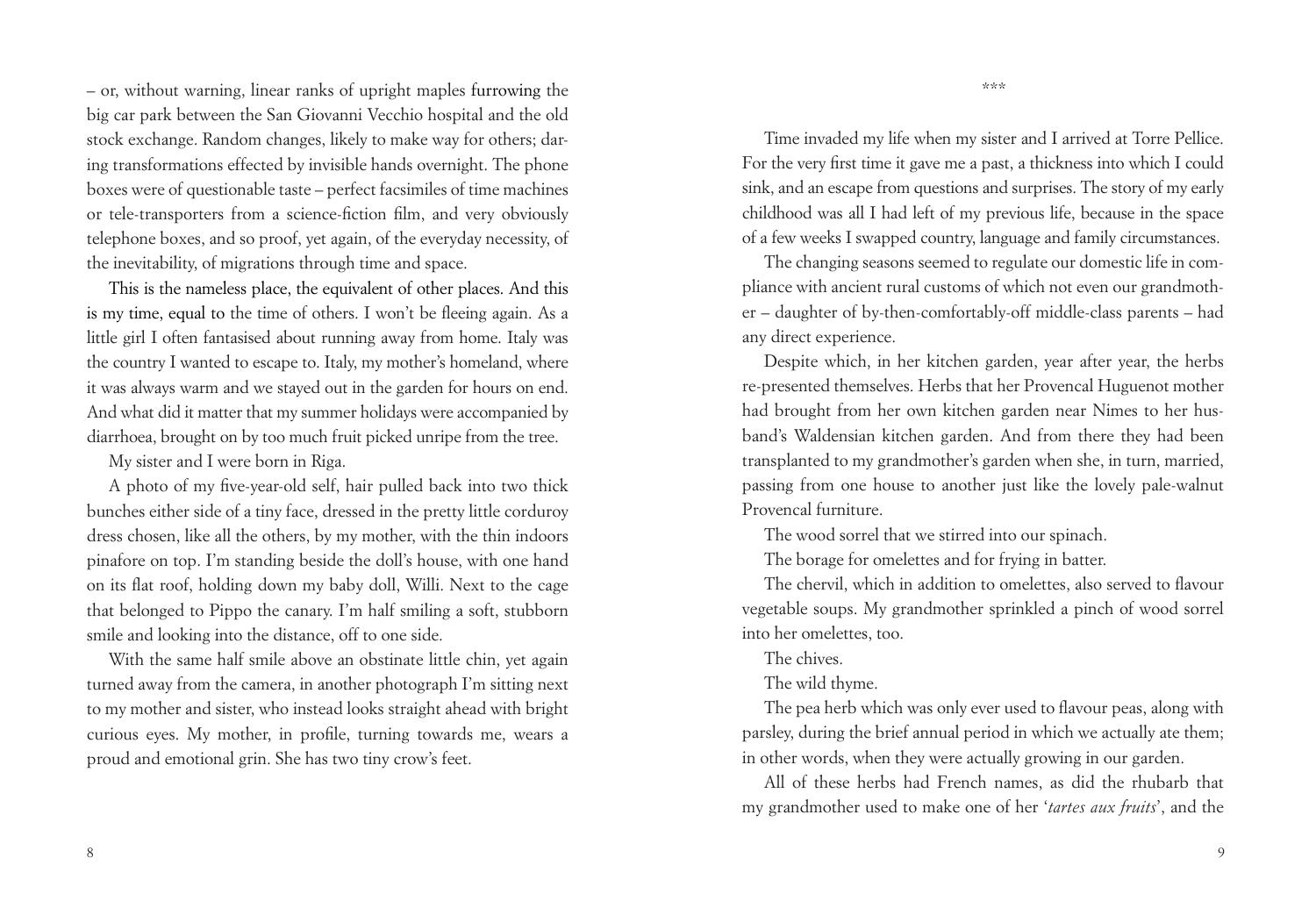horseradish that we grated to serve with boiled meat. And the kitchen utensils had French names, and the furniture, clothes, the fruits in the orchard, the grapes that we laid out to dry on wooden boards in the attic, and the slightly bitter chestnut honey.

The little New Testament was also French, with its shiny black cover and very thin pages, and which was bought for me as soon as I arrived in Torre Pellice. The little book delighted me; you had to turn the pages with care in order not to rip them, and since I loved books with a physical passion, I still remember its smell. With this New Testament we went to Sunday school, and the first French I ever pronounced that wasn't homespun was that of the verses I had to learn by rote from one Sunday to the next.

All round the house there are mountains. My grandmother tells me that, when I was a year old, on summer evenings when I couldn't sleep she would carry me onto the balcony to look at them. And I, who hailed from an immense plain, pointed at them in wonder.

In the distance, on the right-hand side of the valley, Monte Granero; in the middle, Monte Palavas; to the left, Bric Bucie; directly in front of our house, beyond the meadows and beyond the Pellice river, the hill that climbs up towards Rorà. Then behind the house – you have to move to the far edge of the balcony to see it – Monte Vandalino and the Castelluzzo spur. The mountains don't close the valley off: over every hill and along the stony beds of the mountain streams paths run and passes open up via which one can escape towards other mountains.

Place names were frequently invoked, in our family, and were – they too – pregnant with temporal associations. The butter, wrapped in big green leaves, and the *seiras*, in its little wigs of fresh hay, were brought down to us from the Sella Veja, down along the Angrogna valley, the length of which my grandfather had crossed every day when he was a little boy – five kilometres there and five kilometres back – to go to school. On Sundays we sometimes walked as far as the ruins of the fort built by Victor Amadeus II. Below it sat the old Catholic quarter. The Catholics, too, were a place and a time – one indistinguishable from the other. Implacably. They were a wall of which we rarely spoke, but of which we were always conscious.

I was twelve the last time I saw my father – he and my mother were divorcing and he had come to spend a few days with us at Torre Pellice, where we had, for two years, been living with my grandmother – and we said goodbye in Vicolo Dagotti, the lane where my grandparents' house stood. I may have been setting off for school; I know I was alone. My sister had probably gone on ahead. Just as I was about to turn into the main road, my father, who had stopped at the end of the lane, ran towards me and, reaching me, swept me up in his arms and, weeping, kissed me on the mouth. That gesture – so out of keeping with the way we normally behaved – shocked and disgusted me. When he set me back down, I ran off without saying goodbye and left him there in the lane, a tall man in his dark coat.

As I ran, turning into the main road, I wiped my mouth with my hand and asked myself insistently: what did he think he was doing? And simultaneously I asked myself: who does he think he is?

That astonishment, however, was the inverse of the astonishment I had felt at my mother's tears. Her tears had left me feeling detached, while my father's sudden and eccentric gesture, the spontaneity of his guileless gesture, had clutched at something in me. Something that wasn't there… Something absent.

I sensed immediately that this absence was inappropriate, long before I came to know that, there in Vicolo Dagotti, I was seeing him for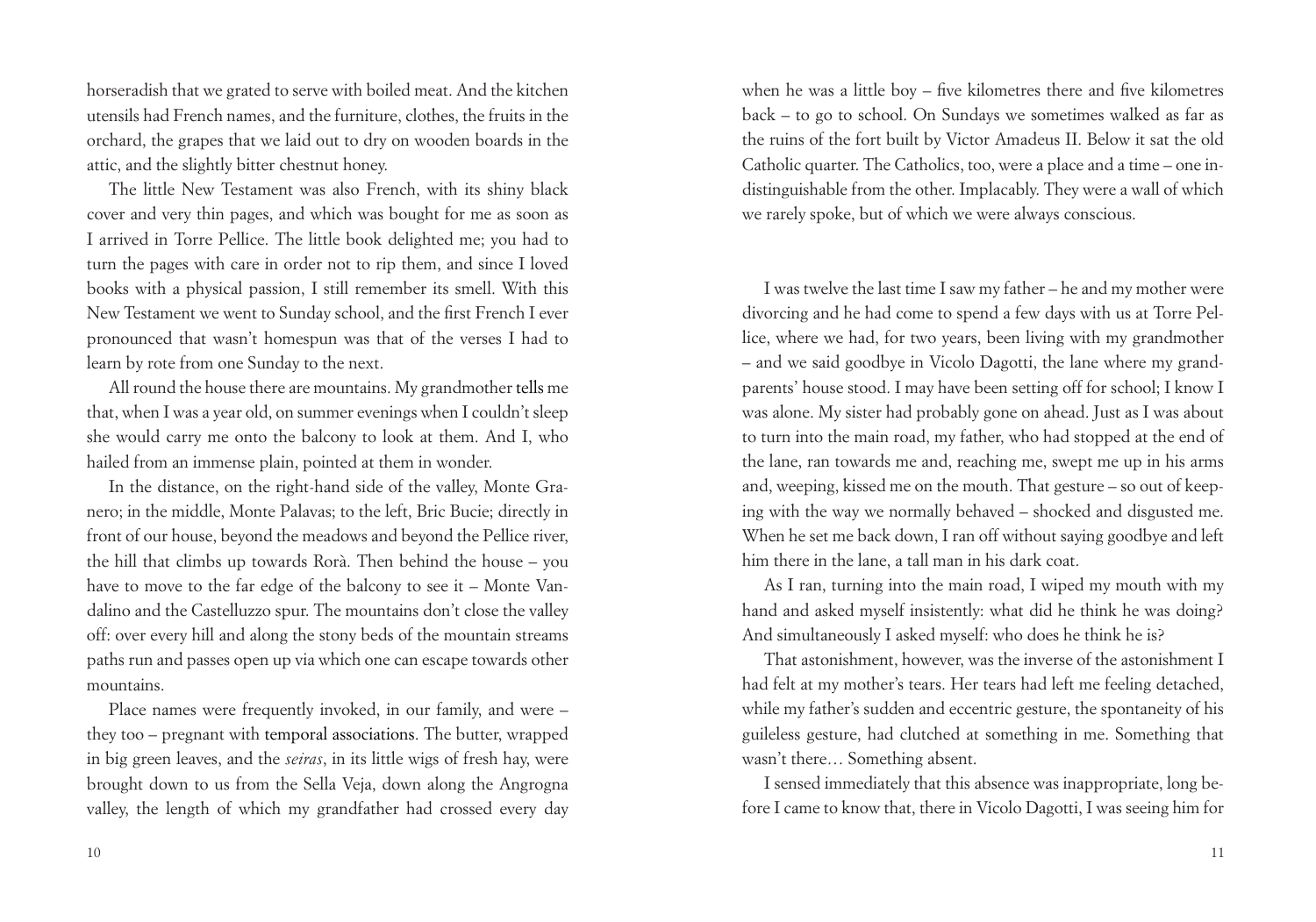the very last time, a tall man in his dark coat who stood bolt upright as he faced the Germans who shot him in Riga in the October or the November of 1941.

A culpability he and I shared. That of not having known one another. I know almost nothing about him. I have only scattered childhood memories. I have no idea how he and my mother met. For a long time I had no idea why they married. I don't know the date of his death. That of his birth I gleaned from my parents' divorce papers.

Before leaving, that final time, he had given me a watch. A big watch with a shape – an irregular quadrilateral – and numbers – Roman numerals – that I really didn't like. Years before, he had given us a doll as tall as I was, which wouldn't fit in any doll's bed. He gave us one doll at a time and didn't bother saying which one of us it was for: when he went to the World's Fair in Paris he brought back a black baby doll that my sister immediately claimed for herself even though, when he bought it, my father wouldn't have had the faintest idea which of us it was for. During one of the visits arranged via lawyers during our final months in Latvia, he had, poor man, given us huge soft toys. White rabbits. Horrible things, bigger than their reallife equivalents; impossible to play with.

He never did send on my toy tea set, which I continued to ask for in all the letters I wrote to him from Torre Pellice. The little porcelain tea set, a present from my mother, had been left behind at our house, together with my toys, my books and my dolls. We had had to leave one morning, bringing nothing with us, pretending we were on our way to school. Instead we had met up with our mother at the house she had moved to following the separation.

Now and then I still dream of having to pack our bags and not managing to collect the things I need. Generally I dream of having to flee with my own babies and having to choose which of their clothes to take with us. I also have to hurriedly bundle up the blankets, before the imminent catastrophe comes to pass.

I wore that watch for a very long time and, when it broke, several years went by before I finally decided to replace it with a tiny one. I conserved the broken watch, huge and ungainly, amid the rest of my clutter, and then I threw it out during a house move.

I have conserved nothing else of my father, not even a photo or a letter. Not even the last letter he wrote in '41, immediately after the Germans occupied Riga. I cannot for the life of me remember what happened to that letter, which for a few years remained among my papers, torn and crumpled by someone, but I don't know who. My grandmother hated our father and was more than capable of trying to eliminate any trace of him. Although it's far from unlikely that I myself threw the letter away, during one of my clean-ups.

Of that letter, written in his illegible scrawl, I remember only a single phrase, which he had underlined: 'because you must both remember that you, too, are Jewish.'

#### \*\*\*

My father's death has sat in my life like a hidden seed, and as I have lived and grown older it has grown in my memory, not unlike a long love affair, nourished by the tenderness I felt for the young bodies of my children, their gestures and their little laughs, and the little limbs and gestures and laughs of their young friends. From this there sprung – tardily, as is always the case with me – my adult capacity for compassion, like the adventitious roots of a jasmine plant which emerge in order to find their way back to the earth from which they originate. These are the only roots I acknowledge as my own.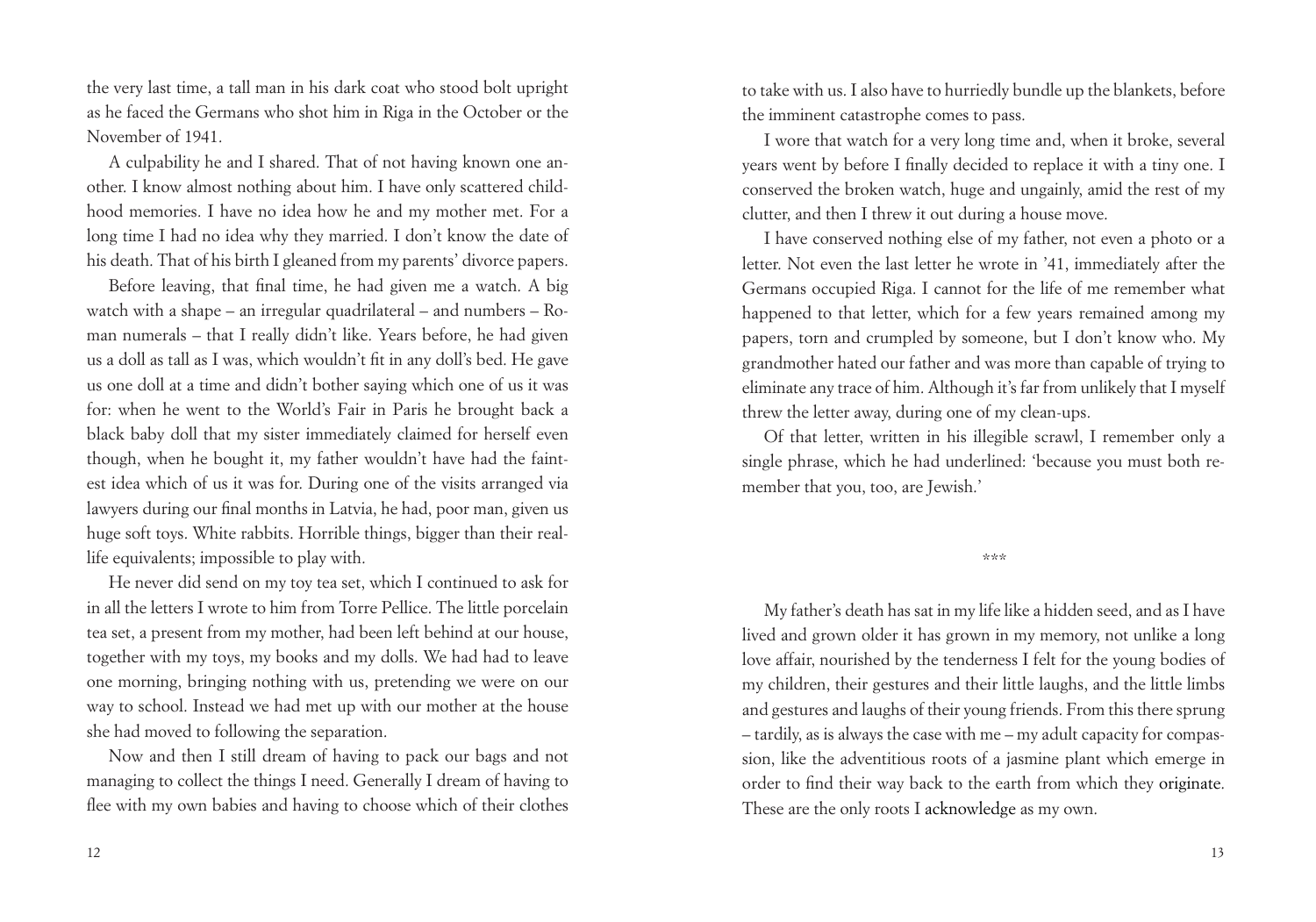\*\*\*

I had joined Giorgio near Carrara, at his house in Fossola, in September. I would marry the following year – I had met Gianni three months earlier and we were looking for a house, and it was only the difficulty of finding one that had prevented us from getting married sooner. Giorgio left a few years later, for Argentina, where he, in turn, got married.

In the mornings we bought warm *focaccia* at a bakery in Fossola, and white grapes – for lunch – and we took the tram down to the marina, the same tram that ferried the marble workers to and fro and on whose seats I saw them sitting, exhausted.

We were the only people on the beach; it was a lovely September and it its sunshine we harvested the grapes in the vineyard at the foot of Giorgio's vegetable garden.

So he taught me to swim. He never once berated me and he praised me constantly. The first two strokes I managed were a baptism into a life of the flesh that begins anew every time I go swimming. Even today I come home from the pool with limbs and spirit refreshed, despite stinking of chlorine.

After swimming we lay on the sand and Giorgio taught me how to play bridge, which I haven't played since. We sunk the cards into the sand and we didn't talk about anything at all until the sun, lowering itself into the sea, sent us home.

Perhaps it is the very artifice of our emotions, the constructedness of them, which fine-tunes us for old age. When I, a mature and wrinkled Indian brave, sit in a circle of young people and teach them – not on the basis of my own experience, because like any medicine man, I impart only collective wisdom – I feel a tranquillity, a confident expansiveness evidently very different from the chronic selfconsciousness I felt when I was younger.

Even with young women I avoid describing my personal history, but I happily offer them unflattering examples of what I once was – clumsy and embarrassed and ingenuous –, which smooths their titters: I've done alright, now let's see what you're made of. But like my grandmother, who once felt compassion for me, now I, too, feel compassion for these young women, and I try not to add to their burdens, and I try to conceal the disappointments yet to come. Yet I wonder if it isn't my eternal ingenuousness – which is not innocence but unfamiliarity – that drives me to tell fairy-tales to people who have already dissected and demolished all those fantasies.

One of the daydreams into which I currently escape: I am sitting on a beach – I am facing the sea and, far away on the horizon, HMS Bounty –, right at the point where the waves lap the sand, and I am wearing a bathing costume, my head hidden in a big straw hat, black glasses on my nose. I am reading. Around me I hear them babbling their familiar stories, and– curved over my book, my hand concealing my chin in a characteristic pose that sometimes hides even my mouth, while I slowly scan the sea – I imagine I look like an old English spinster. I am, actually, very clean, I don't wash my knickers in the sink, and I adore both the head of the local police and the heir to the throne; and so I develop and abandon attachments that are easily made and unmade, and I also recognise in their stories – in those of the women – the resigned and rational lucidity of my own reveries.

Perhaps I have always been a bit of an old woman.

In a family of beautiful women – my grandmother, my mother, and now my daughter, – I was not beautiful (not straightforwardly beautiful). Nowadays when I look in the mirror I find my wrinkles beautiful, but an instant later I give it no further thought.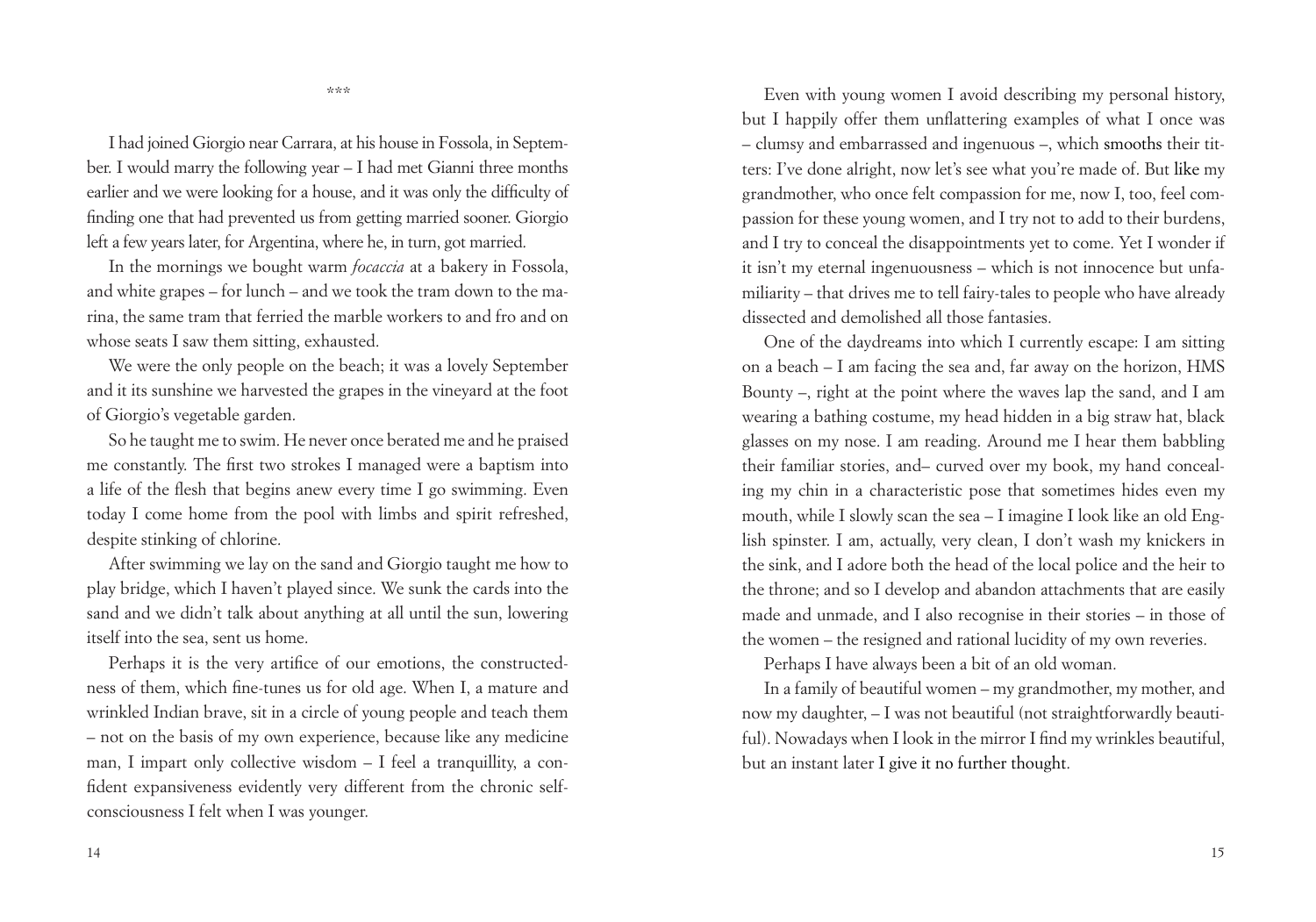I don't mind the fact that my grandchildren don't look like me; for that matter, I never minded whether or not my children resembled me. I, too, don't much resemble my parents, and a jumbled collection of features inherited from each of my forebears repeat themselves in me: my mother's thin eyebrows; the sharp bright gaze I remember my father having – for all that his eyes were black like my sister's, and mine are light brown. I have my maternal grandmother's good hair, the big long-fingered hands of my father, my mother's nice colouring. But on the whole I feel as though I'm contained within a featureless inner self, and I seem sometimes to resemble only my sister, whom I look very unalike. But when I laugh and cry, like her, I wrinkle my nose.

As a woman, it was my fate to self-generate; I gave birth to myself when I gave birth to my children. Yet I have always thought and fantasised about – and desired – men. Even the fruit of that – which follows on from physical attraction and, in reality, cools and discourages the intimacy –, even that wore the ornate come-hither plumage of a courting. I did truly want to be a woman, but I didn't immediately feel that I was. That faceless inner self of mine was also sexless; between what I wanted to be and what I was there lay an indecisiveness. And so the happiest moment of my life, the triumphant confirmation that I was effectively a woman – ergo my definitive decision to be one – was the instant in which I felt my baby girl detach from me, with a gentle but very decisive and painless incision, preceded by (although to me it seemed simultaneous) the clasp of the forceps. Precisely like fruit snapped from the branch of a tree.

Even today she continues to embody my womanhood; I love walking, anonymous, behind her, hidden by her beauty.

As I typed I heard my mother coughing in the room next door and walking along the corridor, and it seemed to me that my plan to portray her – she who was so reserved and diffident – was perhaps a form of betrayal. Yet another betrayal. On my way out I would hide the sheets I had already filled with words, and once, when she asked me if I was writing something, I said no. Sometimes her presence seemed to be a physical hindrance to my writing.

I was beginning to realise that I didn't want to describe her, to find appropriate phrases, to recreate significant moments. An authentic miserliness was holding me back. I couldn't bring myself to allow her any experiences in which she hadn't been being my mother, and I was trying to smother her with unrelenting comparisons which I could barely stop myself from making malicious. No light-hearted episodes came to mind – none of those funny observations of hers (about herself, as well as others) that softened her sarcasm. I didn't know how to evoke her sonorous voice with its buzzing catarrhal r's. I recalled nothing except her silence or – its antithesis – her cutting remarks and stormy tantrums.

So I hesitated over whether to document facts, to redact, to control – and thus, and why not, exorcise – or even quite simply give up: I haven't understood, I haven't accepted and I don't know how to represent it. To sink once again into the ice of Riga's wintry sea.

Amid this protracted uncertainty, I eventually realized that the lines of words so painfully produced, erased and rewritten were simply a visceral cry for help and could never be more than that; the book should only have had to tackle itself, yet I was making it my accomplice.

I also made of it a monument onto which I chiselled my comforting and self-justifying conclusions. But while, atop their tomb, the stony gothic hands of the Earl and Countess of Arundel have been joined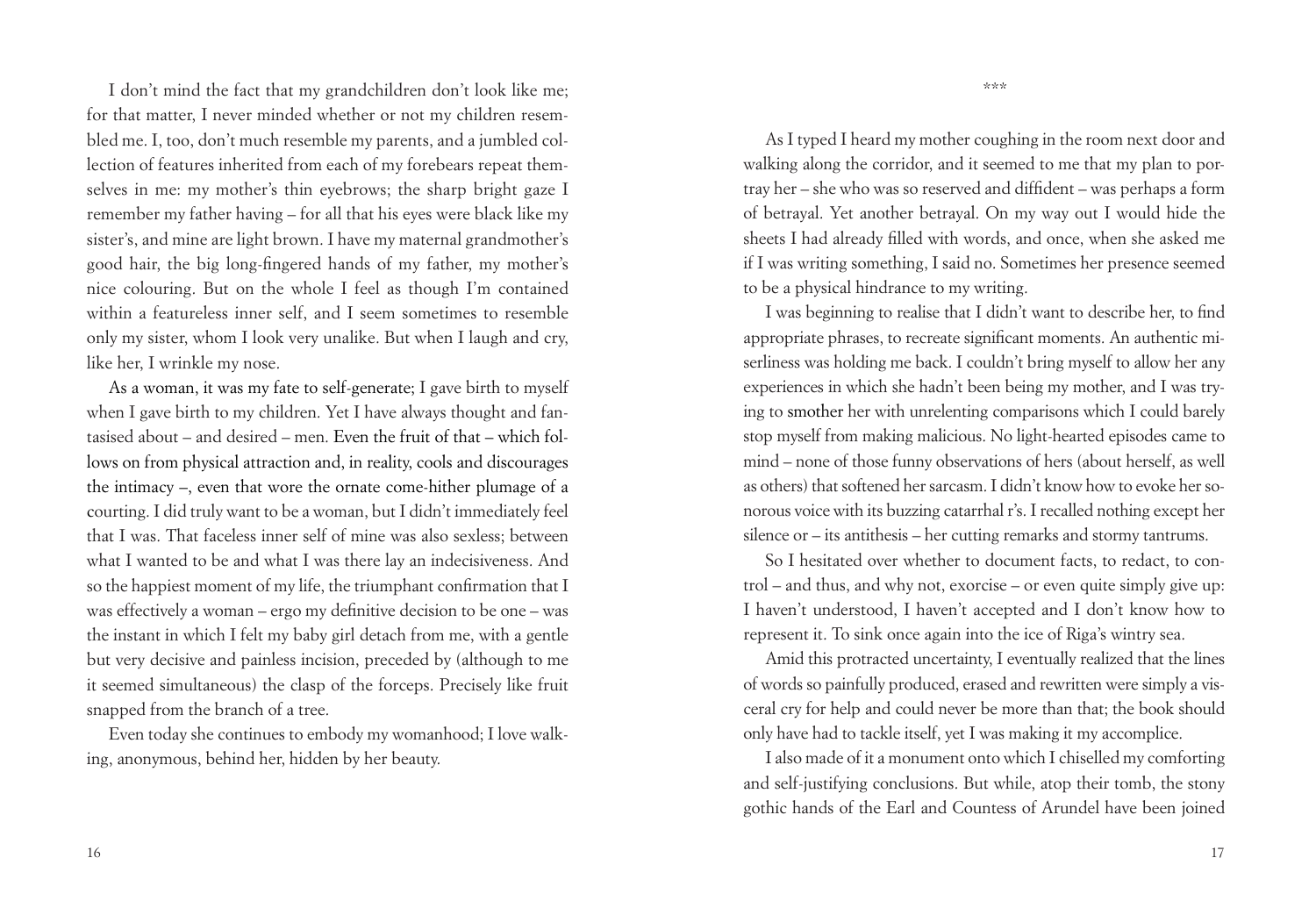together by an ingenious – and meddling – art restorer, and thus, perhaps, touch a sentimental nerve in the hearts of the public who find consolation in this peaceful death, it remains a reconstruction and concerns neither the living nor the dead. And is looking for peace by means of this book not, in reality, another misrepresentation? Life alone can bring peace or war, and that's what the book must describe.

So I wrote and rewrote, attempting to cut a path from myself to what I wrote and from there to those who would read it, and from the reader back to the book, untangling myself from the text and the text from me.

Meanwhile we had had to move house and were living in a small flat on the first floor of an old building in the centre of town – vaulted ceiling, deep windows, elegant fittings, gloomy in the winter and with a courtyard that often stank in the summer. I wrote with the bedside light switched on, even during the daytime. I moved around amid my plants, which we had brought down with us – from a bright open square to this long low balcony between the houses –, and I wondered whether or not to give them a splash of water. I liked letting the water rain down into the courtyard.

There were just the three of us now: my mother, Gianni and I.

Of those final years with my mother, the episodes and brief periods I can piece together were, at the end of the day, serene. She and I were in better health, Gianni was as tactful and patient as ever, our children were supportive and caring; little by little, as age weakened her, my mother began to trust me. She once praised a book of mine and lamented the fact that it hadn't been as successful as it deserved. When my sister came to see her a few weeks before she died, she asked her, 'Where's my daughter?'

'But I'm here,' said Sisi.

'Not you, the other one,' she replied.

Ailing and bedridden and being cared for by me, one evening she suddenly said, 'The Lord really hasn't spared you anything.'

That was the only time I ever heard her utter God's name.

Then, hesitant and fishing for the right words, she added, 'First your father, then four children to bring up, and now me.' She broke off and then, after a couple of minutes of silence, she concluded, 'You were…' (almost as though she were talking of something in the past that she had never previously noticed). 'You were the Waldensian and Sisi was the Jew.'

And with these words – which were undoubtedly meant to 'do me justice' and perhaps also to thank me –, in her heart she divided us yet again.